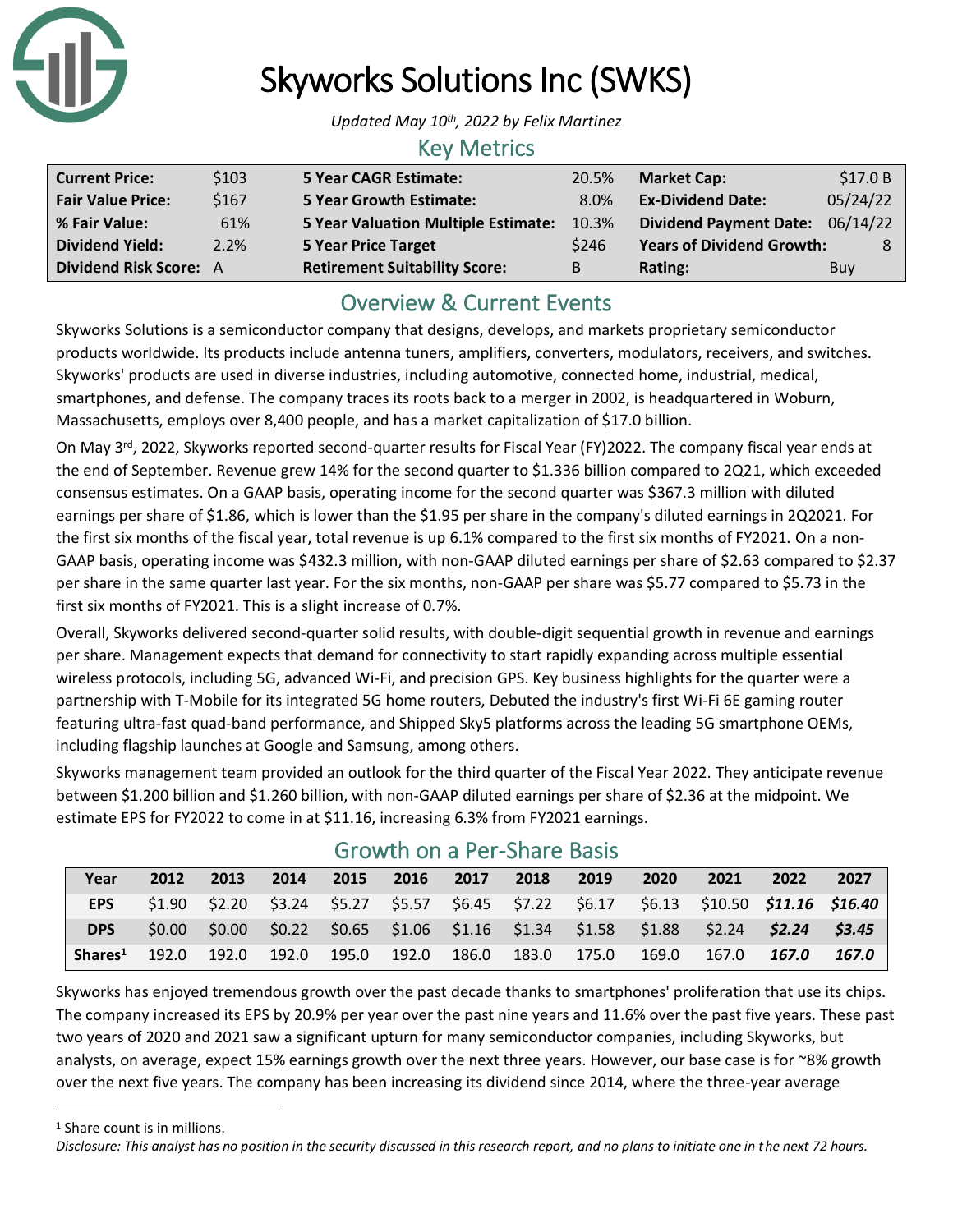

# Skyworks Solutions Inc (SWKS)

#### *Updated May 10th, 2022 by Felix Martinez*

dividend growth rate is 16.1%, and it has a low payout ratio of 20% based on this year's expected earnings of \$11.16 a share.

| <b>Valuation Analysis</b> |           |       |      |      |      |      |      |      |      |      |               |             |
|---------------------------|-----------|-------|------|------|------|------|------|------|------|------|---------------|-------------|
| Year                      | 2012      | 2013  | 2014 | 2015 | 2016 | 2017 | 2018 | 2019 | 2020 | 2021 | <b>Now</b>    | 2027        |
| Avg. $P/E$                | 10.3 11.6 |       | 19.4 | 14.4 | 12.9 | 14.3 | 9.6  | 19.6 | 23.5 | 15.7 | $9.2^{\circ}$ | <b>15.0</b> |
| Avg. Yld.                 | $---$     | $---$ | 0.4% | 0.8% | 1.4% | 1.1% | 1.5% | 2.0% | 1.3% | 1.3% | 2.2%          | 1.4%        |

#### Skyworks has averaged a 15.1 P/E ratio over the past nine years. We consider a P/E ratio of approximately 15 to be fair. At least until the company can demonstrate a broader customer base and diversify away from its smartphone focus. However, the stock is undervalued to our fair price. The current dividend yield is higher than its five-year average.

|        |       | Safety, Quality, Competitive Advantage, & Recession Resiliency |  |  |  |                                                                               |                    |      |
|--------|-------|----------------------------------------------------------------|--|--|--|-------------------------------------------------------------------------------|--------------------|------|
| Year   |       | 2012 2013 2014 2015 2016 2017 2018 2019 2020 2021              |  |  |  |                                                                               | $\sim$ 2022 $\sim$ | 2027 |
| Payout | $---$ | ----                                                           |  |  |  | $6.8\%$ $12.3\%$ $19.0\%$ $18.0\%$ $18.6\%$ $25.6\%$ $30.7\%$ $21.3\%$ $20\%$ |                    | 21%  |

#### Safety, Quality, Competitive Advantage, & Recession Resiliency

Skyworks's advanced products give it a small economic moat in the niche of wireless technology, but the company is heavily reliant on the smartphone market, particularly on Apple. Over the past three years, Skyworks has generated 39%-51% of its annual revenue from Apple. This has been a tremendously profitable Skyworks relationship during the proliferation of iPhones and other smartphones over the past decade. Still, as iPhones and other smartphones become saturated in the marketplace, Skyworks is increasingly looking to diversify into other markets. The company is expected to benefit from the 5G cellphone technology shift with more revenue earned per phone. Still, it seeks to strengthen its foothold in automobile connectivity, smart homes, and other Internet of Things end markets to diversify its customer base outside of the phone market. Thus far, the company has generated very high returns on invested capital, often over 20% per year. Skyworks has over \$778.2 million in cash and cash equivalents and zero debt. This gives the company tremendous flexibility and resiliency to offset some of its concentrated customer base risks and move forward with its growth plans. The dividend is new but very well covered by earnings, and we consider it very safe. The company remained profitable during the previous recession.

### Final Thoughts & Recommendation

Skyworks is a specialized semiconductor company that has generated desirable growth rates and capital returns during the past decade. The company's earnings growth will likely be less stellar in the future because its crucial growth driver in recent years, the smartphone market, has matured. Skyworks' key opportunity and challenge will be diversifying into other industries and broadening its customer base while maintaining a solid presence in the phone market. However, we expect 20.5% forward returns for the next five years. We give SWKS a buy recommendation as the price has gone lower from our last report.

## Total Return Breakdown by Year



 [Click here to rate and review this research report. Your feedback is important to us.](https://suredividend.typeform.com/to/NqXmiI)

*Disclosure: This analyst has no position in the security discussed in this research report, and no plans to initiate one in the next 72 hours.*